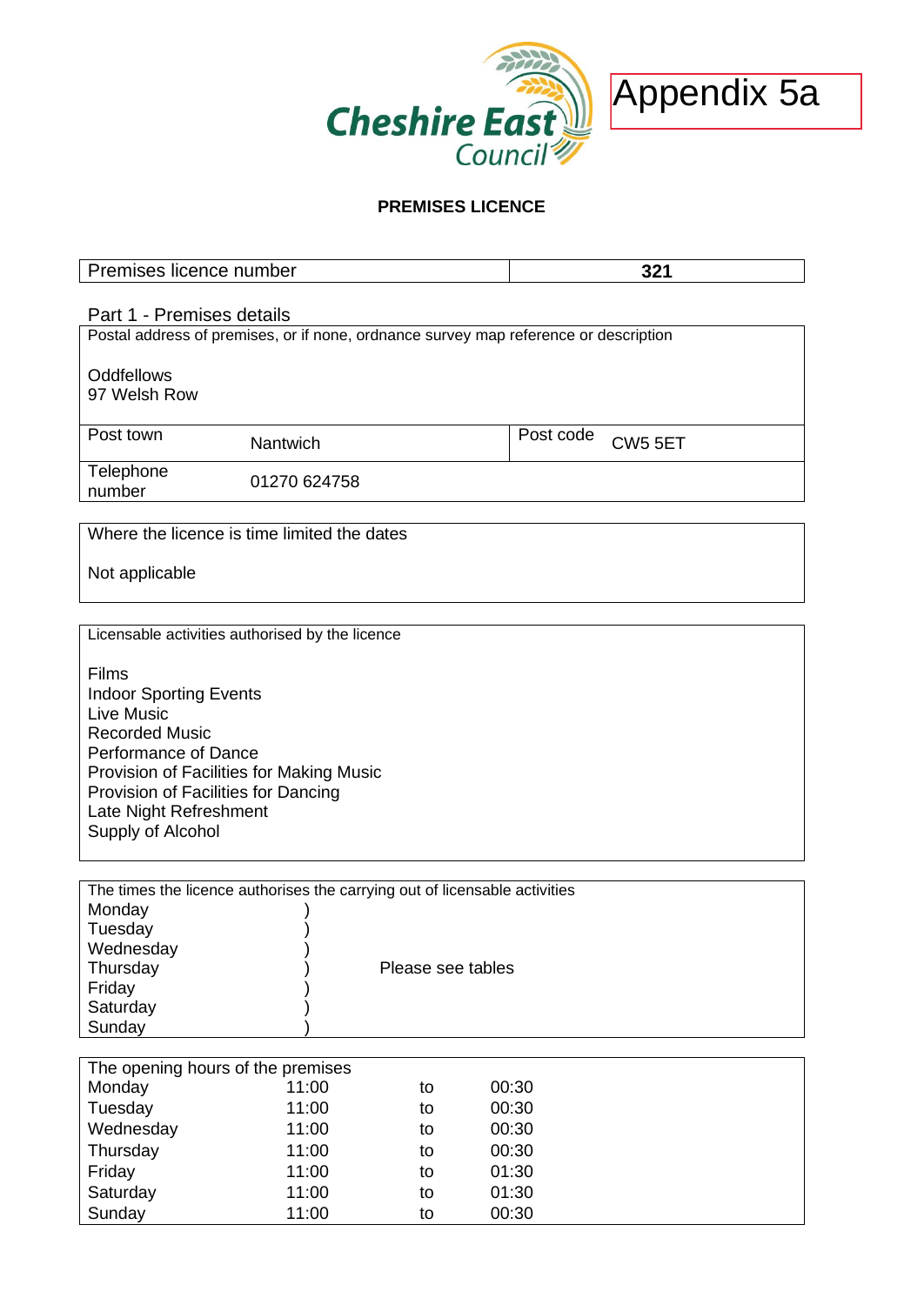Where the licence authorises supplies of alcohol whether these are on and/or off supplies Sale and supply of alcohol for consumption both on and off the premises only

Part 2

Name, (registered) address, telephone number and email (where relevant) of the holder of the premises licence

Marston's PLC

Marston's House Brewery Road Wolverhampton WV1 4JT

Tel No: 01902 711811

Registered number of holder, for example company number, charity number (where applicable)

31461

Name, address and telephone number of designated premises supervisor where the premises licence authorises the supply of alcohol

Jordan Oldfield \*\*\*\*

Personal licence number and issuing authority of personal licence held by designated premises supervisor where the premises licence authorises for the supply of alcohol:

Personal Licence Number: \*\*\*

Issued By: Cheshire East Council

Licence Issued: 27<sup>th</sup> June 2018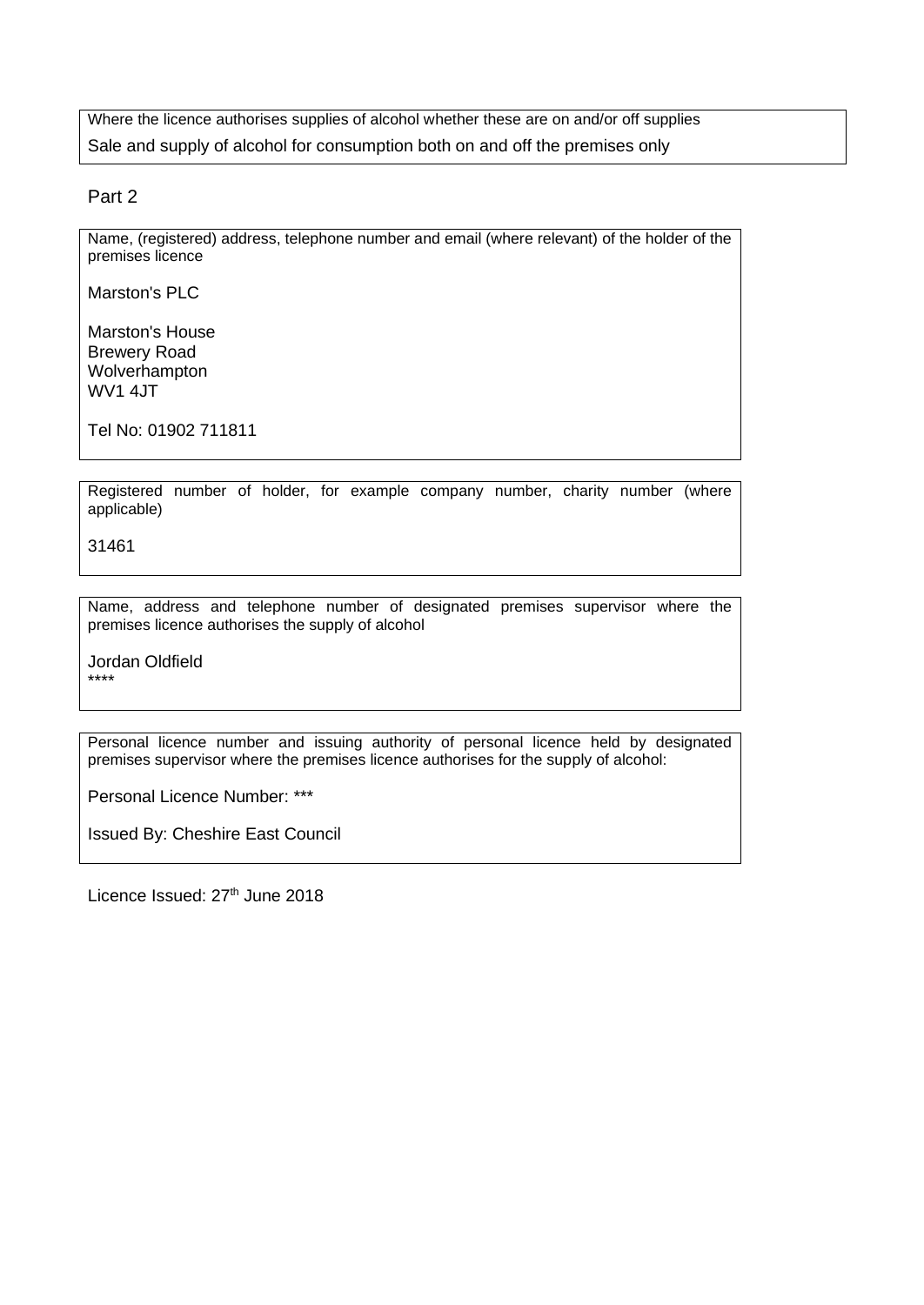### **Annex 1 - Mandatory Conditions (as applicable)**

1. No supply of alcohol may be made under this Premises Licence –

a) at a time when there is no designated premises supervisor in respect of the Premises Licence, or

b) at a time when the designated premises supervisor does not hold a Personal Licence or his Personal Licence is suspended.

2. Every supply of alcohol under this Premises Licence must be made or authorised by a person who holds a Personal Licence.

#### **Where a Village Hall is exempt from needing DPS under s.19 Licensing Act 2003**

Every supply of alcohol under the premises licence must be made or authorised by the Management Committee.

#### **Mandatory condition where the licence authorises the exhibition of films**

The admission of children to the exhibition of any film must be restricted in accordance with section 20 of the Licensing Act 2003. Admission of children must be restricted in accordance with any recommendation made by the British Board of Film Classification or the Licensing Authority.

#### **Prohibited conditions: plays**

1. In relation to a premises licence which authorises the performance of plays, no condition may be attached to the licence as to the nature of the plays which may be performed, or the manner of performing plays, under the licence.

2. But subsection (1) does not prevent a licensing authority imposing, in accordance with section 18(2)(a) or (3)(b), 35(3)(b) or 52(3), any condition which it considers necessary on the grounds of public safety.

#### **Mandatory condition: Door supervision**

Each individual engaged in security activities at the premises must either:

a) be authorised to carry out that activity by a licence granted under the Private Security Industry Act 2001; or

b) be entitled to carry out that activity by virtue of Section 4 of the Private Security Industry Act 2001.

## **LICENSING ACT 2003 (MANDATORY LICENSING CONDITIONS)( AMENDMENT) ORDER 2014**

#### **MANDATORY CONDITIONS**

#### **Condition 1**

1. The responsible person must ensure that staff on relevant premises no not carry out, arrange or participate in any irresponsible promotions in relation to the premises.

2. In this paragraph, an irresponsible promotion means any one or more of the following activities, or substantially similar activities, carried on for the purpose of encouraging the sale or supply of alcohol for consumption on the premises:

a) Games or other activities which require or encourage, or are designed to require or encourage individuals to –

i. Drink a quantity of alcohol within a time limit (other than to drink alcohol sold or supplied on the premises before the cessation of the period in which the responsible person is authorised to sell or supply alcohol), or

ii. Drink as much alcohol as possible (whether within a time limit or otherwise);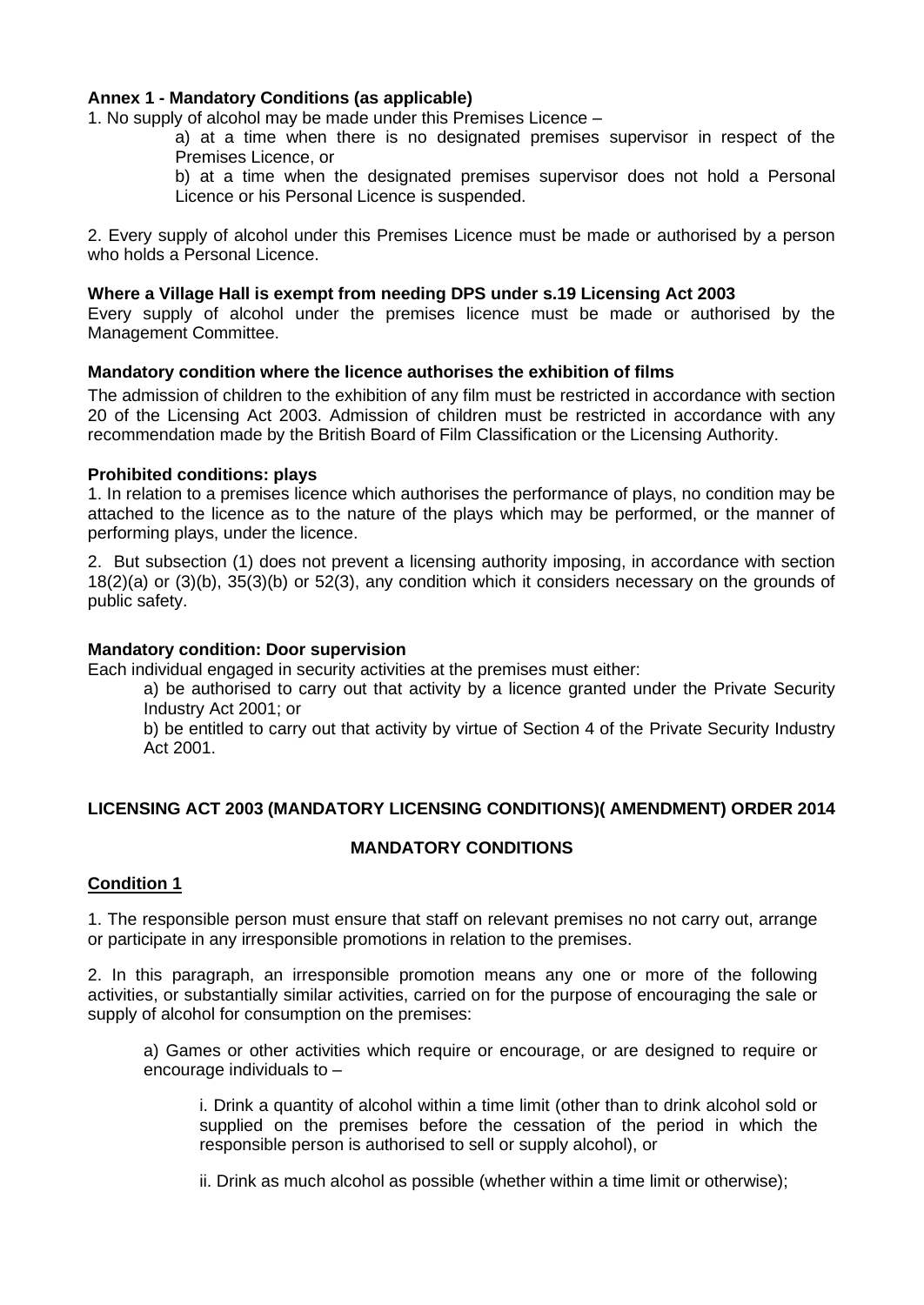b) Provision of unlimited or unspecified quantities of alcohol free or for a fixed or discounted fee to the public or to a group defined by a particular characteristic in a manner which carries a significant risk of undermining a licensing objective;

c) Provision of free or discounted alcohol or any other thing as a prize to encourage or reward the purchase and consumption of alcohol over a period fo 24 hours or less in a manner which carries a significant risk of undermining a licensing objective;

d) Selling or supplying alcohol in association with promotional posters or flyers on, or in the vicinity of, the premises which can reasonably be considered to condone, encourage or glamorise anti-social behaviour or to refer to the effects of drunkenness in any favourable manner;

e) Dispensing alcohol directly by one person into the mouth of another (other than where that other person is unable to drink without assistance by reason of disability).

# **Condition 2**

The responsible person must ensure that free potable water is provided on request to customers where it is reasonably available.

## **Condition 3**

1. The premises licence holder or club premises certificate holder must ensure that an age verification policy is adopted in respect of the premises in relation to the sale or supply of alcohol.

2. The designated premises supervisor in relation to the premises licence must ensure that the supply of alcohol at the premises is carried on in accordance with the age verification policy.

3. The policy must require individuals who appear to the responsible person to be under 18 years of age (or such older age as may be specified in the policy) to produce on request, before being served alcohol, identification bearing their photograph, date of birth and either -

- a) A holographic mark, or
- b) An ultraviolet feature

## **Condition 4**

The responsible person must ensure that –

a) Where any of the following alcoholic drinks is sold or supplied for consumption on the premises (other than alcoholic drinks sold or supplied having been made up in advance ready for sale or supply in a securely closed container) it is available to customers in the following measures -

- i. Beer or cider: ½ pint;
- ii. Gin, rum, vodka or whisky: 25ml or 35ml; and
- iii. Still wine in a glass: 125ml;

b) These measures are displayed in a menu, price list or other printed material which is available to customers on the premises; and

c) Where a customer does not in relation to a sale of alcohol specify the quantity of alcohol to be sold, the customer is made aware that these measures are available.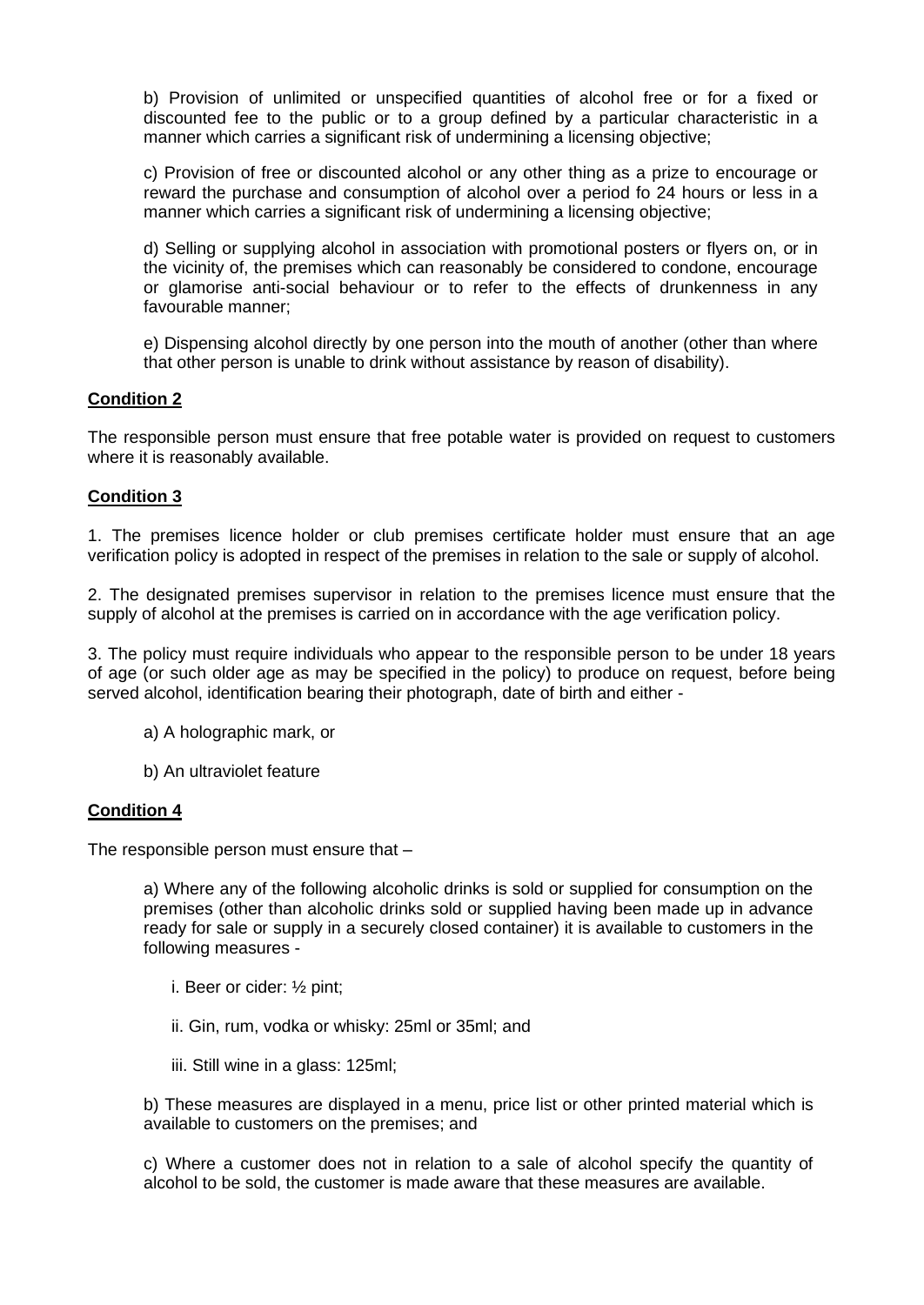# **The Licensing Act 2003 (Mandatory Licensing Conditions) Order 2014**

- 1. A relevant person shall ensure that no alcohol is sold or supplied for consumption on or off the premises for a price which is less than the permitted price.
- 2. For the purposes of the condition set out in paragraph 1
	- a) 'duty' is to be construed in accordance with the Alcoholic Liquor Duties Act 1979;
	- b) 'permitted price' is the price found by applying the formula—

$$
P = D + (D \times V)
$$

Where —

i. P is the permitted price,

ii. D is the amount of duty chargeable in relation to the alcohol as if the duty were charged on the date of the sale or supply of the alcohol, and iii. V is the rate of value added tax chargeable in relation to the alcohol as if the value added tax were charged on the date of the sale or supply of the alcohol;

c) 'relevant person' means, in relation to premises in respect of which there is in force a premises licence—

i. the holder of the premises licence,

ii. the designated premises supervisor (if any) in respect of such a licence, or

iii. the personal licence holder who makes or authorises a supply of alcohol under such a licence;

d) 'relevant person' means, in relation to premises in respect of which there is in force a club premises certificate, any member or officer of the club present on the premises in a capacity which enables the member or officer to prevent the supply in question; and

e) 'valued added tax' means value added tax charged in accordance with the Value Added Tax Act 1994.

- 3. Where the permitted price given by Paragraph (b) of paragraph 2 would (apart from this paragraph) not be a whole number of pennies, the price given by that sub-paragraph shall be taken to be the price actually given by that sub-paragraph rounded up to the nearest penny.
- 4. (1) Sub-paragraph (2) applies where the permitted price given by Paragraph (b) of paragraph 2 on a day ("the first day") would be different from the permitted price on the next day ("the second day") as a result of a change to the rate of duty or value added tax.

(2)The permitted price which would apply on the first day applies to sales or supplies of alcohol which take place before the expiry of the period of 14 days beginning on the second day.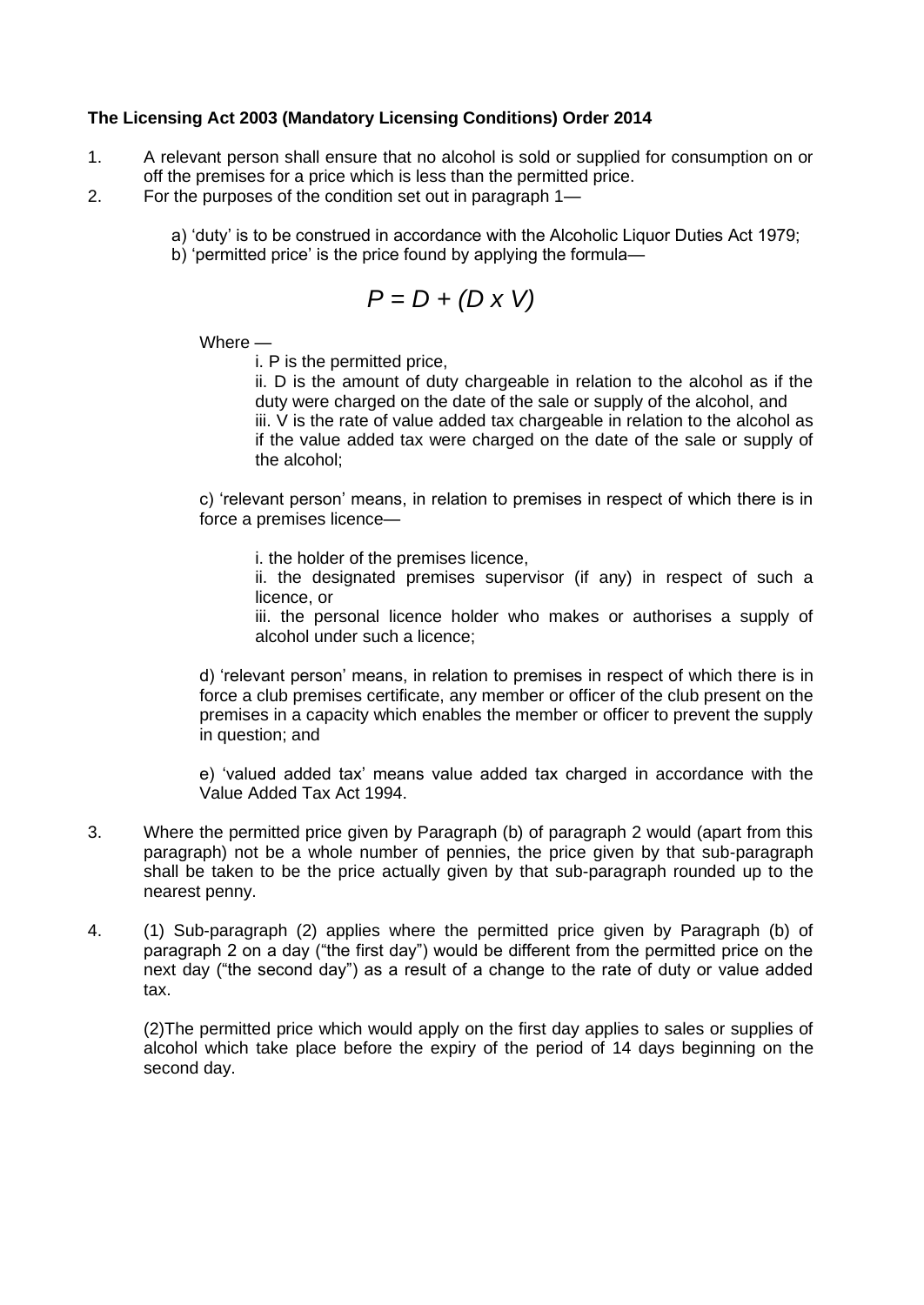## **Annex 2 - Conditions consistent with Operating Schedule**

- 1. No nuisance shall be caused by noise coming from the premises or by vibration transmitted through the structure of the premises.
- 2. Refuse such as bottles shall be disposed of from the premises at a time (i.e. between 08:00 and 20:00) when it is not likely to cause a disturbance to residents in the vicinity of the premises.
- 3. There shall be placed at all exits from the premises, in a place where they can be seen and easily read by the public (or member and their guests), notices requiring customers to leave the premises and the area quietly.
- 4. Any entertainment (sections E, F, G, I & J shown on the following pages) that takes place outside the premises shall cease at 22:30 and be limited to 8 occasions per year.
- 5. Children under the age of 16 shall not be permitted to remain on the premises after 21:00.

### **Annex 3 - Conditions attached after a hearing by the Licensing Authority**

Not applicable.

#### **Annex 4 - Plans**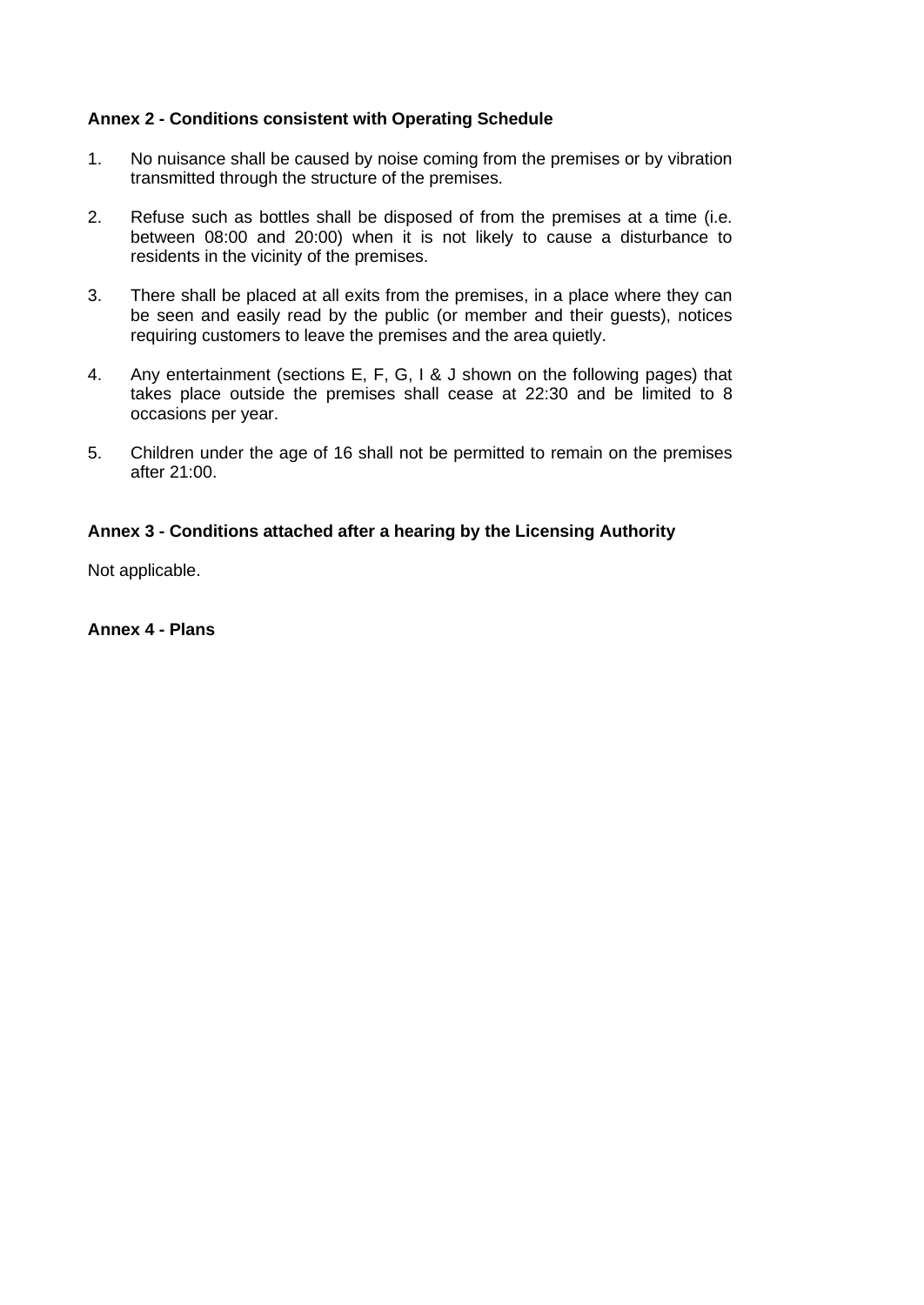| B    |              | <b>Films</b> |                                                   |             |          |
|------|--------------|--------------|---------------------------------------------------|-------------|----------|
|      |              |              | Will the exhibition of a film take place          | Indoors     | <b>X</b> |
|      |              |              | indoors or outdoors or both.                      | Outdoors    |          |
|      |              |              |                                                   | <b>Both</b> |          |
| Day  | <b>Start</b> | Finish       | Details                                           |             |          |
| Mon  | 11:00        | 24:00        |                                                   |             |          |
|      |              |              |                                                   |             |          |
| Tue  | 11:00        | 24:00        |                                                   |             |          |
|      |              |              |                                                   |             |          |
| Wed  | 11:00        | 24:00        | Seasonal variations                               |             |          |
|      |              |              |                                                   |             |          |
| Thur | 11:00        | 24:00        |                                                   |             |          |
|      |              |              |                                                   |             |          |
| Fri  | 11:00        | 01:00        |                                                   |             |          |
|      |              |              | Non standard timings                              |             |          |
| Sat  | 11:00        | 01:00        | Extended to 01:00 on each Sunday and Monday of    |             |          |
|      |              |              | Bank Holiday weekends and on Christmas Eve and    |             |          |
| Sun  | 11:00        | 24:00        | Boxing Day.                                       |             |          |
|      |              |              | New Year's Eve: 10:00 to normal start time on New |             |          |
|      |              |              | Year's Day.                                       |             |          |

| $\overline{c}$ |              |        | <b>Indoor sporting events</b>                                    |
|----------------|--------------|--------|------------------------------------------------------------------|
|                |              |        |                                                                  |
|                |              |        |                                                                  |
| Day            | <b>Start</b> | Finish | Details                                                          |
| Mon            | 11:00        | 24:00  |                                                                  |
|                |              |        |                                                                  |
| Tue            | 11:00        | 24:00  |                                                                  |
|                |              |        |                                                                  |
| Wed            | 11:00        | 24:00  | Seasonal variations                                              |
|                |              |        |                                                                  |
| Thur           | 11:00        | 24:00  |                                                                  |
|                |              |        |                                                                  |
| Fri            | 11:00        | 01:00  |                                                                  |
|                |              |        | Non standard timings                                             |
| Sat            | 11:00        | 01:00  | Extended to 01:00 on each Sunday and Monday of                   |
|                |              |        | Bank Holiday weekends and on Christmas Eve and                   |
| Sun            | 11:00        | 24:00  | Boxing Day.                                                      |
|                |              |        | New Year's Eve: 10:00 to normal start time on New<br>Year's Day. |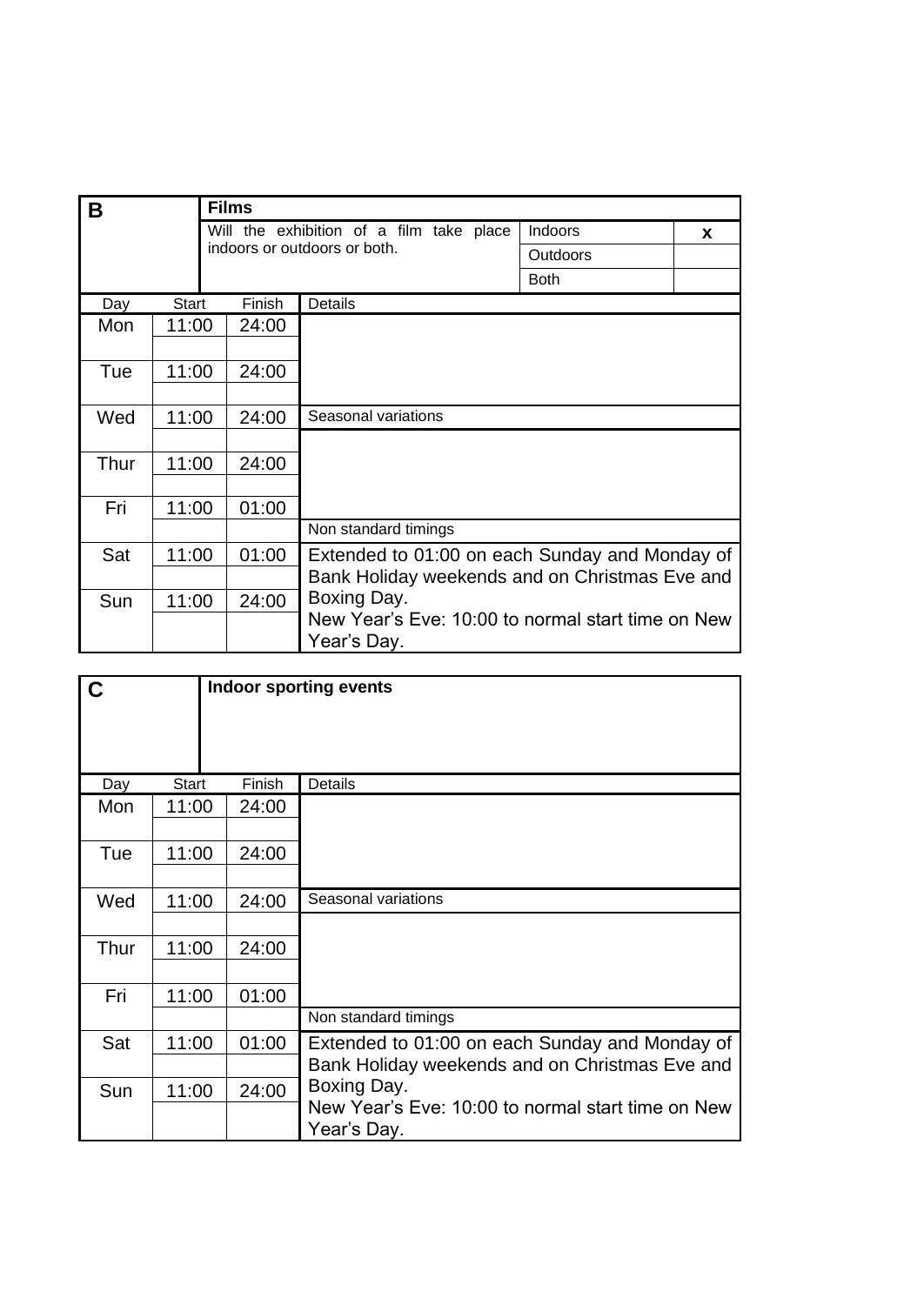| Е    |       | <b>Live Music</b> |                                                   |             |          |
|------|-------|-------------------|---------------------------------------------------|-------------|----------|
|      |       |                   | Will the performance of live music take           | Indoors     |          |
|      |       |                   | place indoors or outdoors or both.                | Outdoors    |          |
|      |       |                   |                                                   | <b>Both</b> | <b>X</b> |
| Day  | Start | Finish            | Details                                           |             |          |
| Mon  | 11:00 | 24:00             | Live music and amplified voice.                   |             |          |
|      |       |                   | Any entertainment that takes place outside the    |             |          |
| Tue  | 11:00 | 24:00             | premises shall cease at 22:30 and be limited to   |             |          |
|      |       |                   | 8 occasions per year.                             |             |          |
| Wed  | 11:00 | 24:00             | Seasonal variations                               |             |          |
|      |       |                   |                                                   |             |          |
| Thur | 11:00 | 24:00             |                                                   |             |          |
|      |       |                   |                                                   |             |          |
| Fri  | 11:00 | 01:00             |                                                   |             |          |
|      |       |                   | Non standard timings                              |             |          |
| Sat  | 11:00 | 01:00             | Extended to 01:00 on each Sunday and Monday of    |             |          |
|      |       |                   | Bank Holiday weekends and on Christmas Eve and    |             |          |
| Sun  | 11:00 | 24:00             | Boxing Day.                                       |             |          |
|      |       |                   | New Year's Eve: 10:00 to normal start time on New |             |          |
|      |       |                   | Year's Day.                                       |             |          |

| F    |       | <b>Recorded music</b> |                                                                  |             |          |
|------|-------|-----------------------|------------------------------------------------------------------|-------------|----------|
|      |       |                       | Will the playing of recorded music take                          | Indoors     |          |
|      |       |                       | place indoors or outdoors or both.                               | Outdoors    |          |
|      |       |                       |                                                                  | <b>Both</b> | <b>X</b> |
| Day  | Start | Finish                | <b>Details</b>                                                   |             |          |
| Mon  | 11:00 | 24:00                 | Recorded music, including juke box, with or without              |             |          |
|      |       |                       | a DJ, during normal business hours or as part of                 |             |          |
| Tue  | 11:00 | 24:00                 | functions and including audience participation.                  |             |          |
|      |       |                       |                                                                  |             |          |
| Wed  | 11:00 | 24:00                 |                                                                  |             |          |
|      |       |                       | Any entertainment that takes place outside the                   |             |          |
| Thur | 11:00 | 24:00                 | premises shall cease at 22:30 and be limited to                  |             |          |
|      |       |                       | 8 occasions per year.                                            |             |          |
| Fri  | 11:00 | 01:00                 |                                                                  |             |          |
|      |       |                       | Non standard timings                                             |             |          |
| Sat  | 11:00 | 01:00                 | Extended to 01:00 on each Sunday and Monday of                   |             |          |
|      |       |                       | Bank Holiday weekends and on Christmas Eve and                   |             |          |
| Sun  | 11:00 | 24:00                 | Boxing Day.                                                      |             |          |
|      |       |                       | New Year's Eve: 10:00 to normal start time on New<br>Year's Day. |             |          |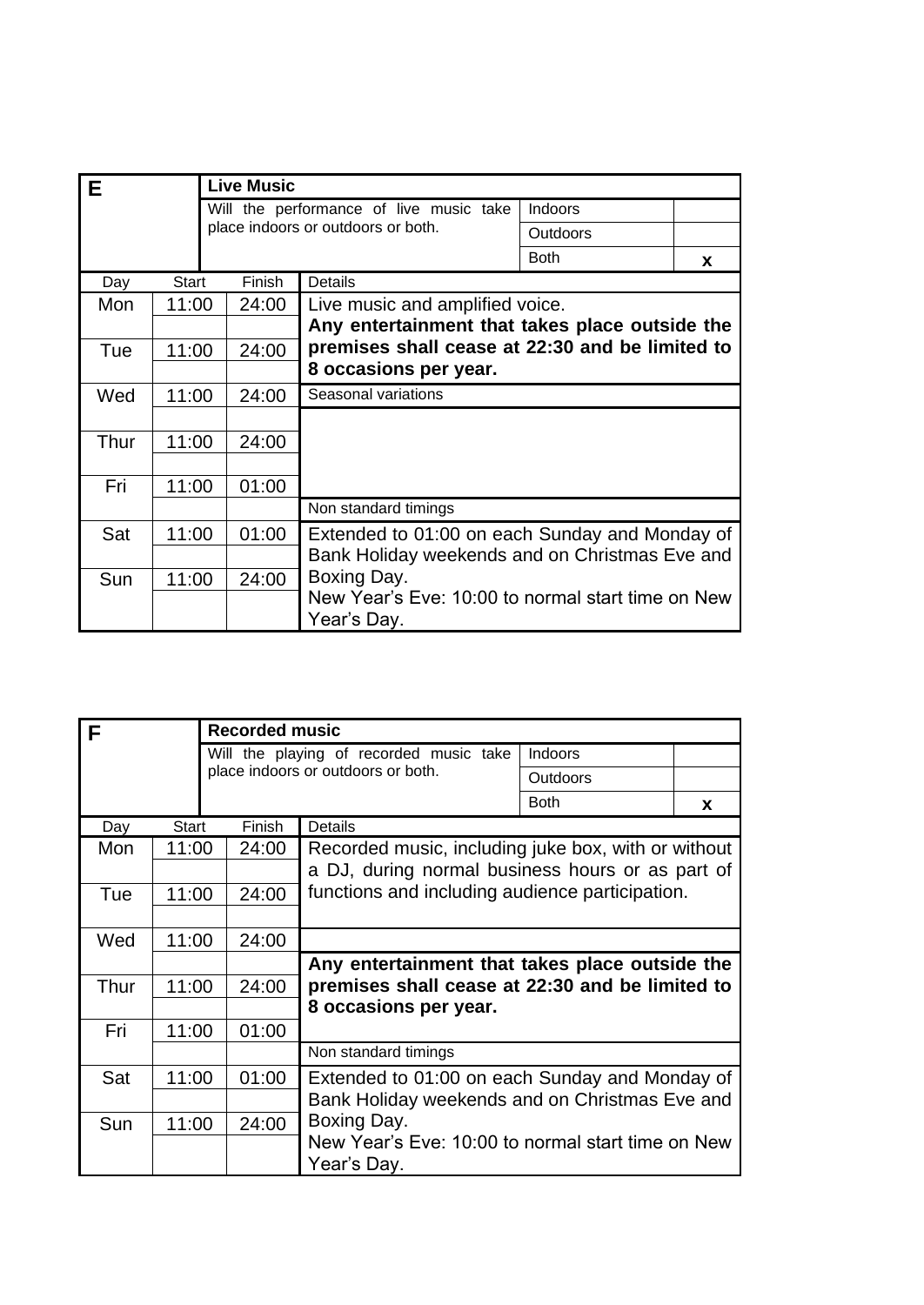| G    |       |  |        | <b>Performances of dance</b>                                     |             |          |
|------|-------|--|--------|------------------------------------------------------------------|-------------|----------|
|      |       |  |        | Will the performance of dance take place                         | Indoors     |          |
|      |       |  |        | indoors or outdoors or both.                                     | Outdoors    |          |
|      |       |  |        |                                                                  | <b>Both</b> | <b>X</b> |
| Day  | Start |  | Finish | Details                                                          |             |          |
| Mon  | 11:00 |  | 24:00  | Any entertainment that takes place outside the                   |             |          |
|      |       |  |        | premises shall cease at 22:30 and be limited to                  |             |          |
| Tue  | 11:00 |  | 24:00  | 8 occasions per year.                                            |             |          |
|      |       |  |        |                                                                  |             |          |
| Wed  | 11:00 |  | 24:00  | Seasonal variations                                              |             |          |
|      |       |  |        |                                                                  |             |          |
| Thur | 11:00 |  | 24:00  |                                                                  |             |          |
|      |       |  |        |                                                                  |             |          |
| Fri  | 11:00 |  | 01:00  |                                                                  |             |          |
|      |       |  |        | Non standard timings                                             |             |          |
| Sat  | 11:00 |  | 01:00  | Extended to 01:00 on each Sunday and Monday of                   |             |          |
|      |       |  |        | Bank Holiday weekends and on Christmas Eve and                   |             |          |
| Sun  | 11:00 |  | 24:00  | Boxing Day.                                                      |             |          |
|      |       |  |        | New Year's Eve: 10:00 to normal start time on New<br>Year's Day. |             |          |

|      |       |  |                                                           | Provision of facilities for making music                         |                                                |   |  |
|------|-------|--|-----------------------------------------------------------|------------------------------------------------------------------|------------------------------------------------|---|--|
|      |       |  | Will facilities for making music be indoors or<br>Indoors |                                                                  |                                                |   |  |
|      |       |  | outdoors or both.                                         |                                                                  | <b>Outdoors</b>                                |   |  |
|      |       |  |                                                           |                                                                  | <b>Both</b>                                    | X |  |
| Day  | Start |  | Finish                                                    | <b>Details</b>                                                   |                                                |   |  |
| Mon  | 11:00 |  | 24:00                                                     |                                                                  | Any entertainment that takes place outside the |   |  |
|      |       |  |                                                           | premises shall cease at 22:30 and be limited to                  |                                                |   |  |
| Tue  | 11:00 |  | 24:00                                                     | 8 occasions per year.                                            |                                                |   |  |
|      |       |  |                                                           |                                                                  |                                                |   |  |
| Wed  | 11:00 |  | 24:00                                                     | Seasonal variations                                              |                                                |   |  |
|      |       |  |                                                           |                                                                  |                                                |   |  |
| Thur | 11:00 |  | 24:00                                                     |                                                                  |                                                |   |  |
|      |       |  |                                                           |                                                                  |                                                |   |  |
| Fri  | 11:00 |  | 01:00                                                     |                                                                  |                                                |   |  |
|      |       |  |                                                           | Non standard timings                                             |                                                |   |  |
| Sat  | 11:00 |  | 01:00                                                     | Extended to 01:00 on each Sunday and Monday of                   |                                                |   |  |
|      |       |  |                                                           | Bank Holiday weekends and on Christmas Eve and                   |                                                |   |  |
| Sun  | 11:00 |  | 24:00                                                     | Boxing Day.                                                      |                                                |   |  |
|      |       |  |                                                           | New Year's Eve: 10:00 to normal start time on New<br>Year's Day. |                                                |   |  |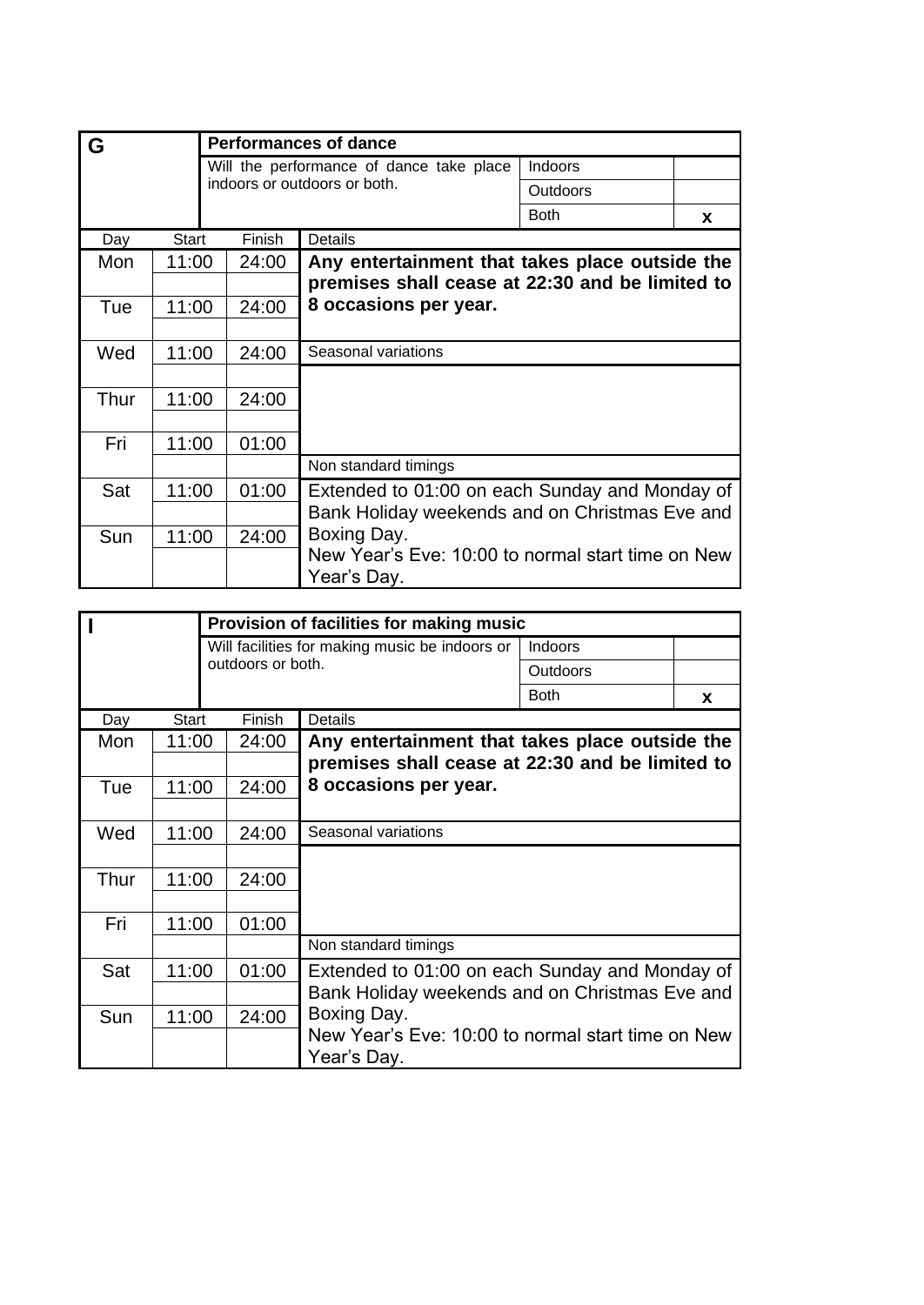|      |       |  |                   | <b>Provision of facilities for dancing</b>               |             |   |
|------|-------|--|-------------------|----------------------------------------------------------|-------------|---|
|      |       |  |                   | Will the facilities for dancing be indoors or<br>Indoors |             |   |
|      |       |  | outdoors or both. |                                                          | Outdoors    |   |
|      |       |  |                   |                                                          | <b>Both</b> | X |
| Day  | Start |  | Finish            | Details                                                  |             |   |
| Mon  | 11:00 |  | 24:00             | Any entertainment that takes place outside the           |             |   |
|      |       |  |                   | premises shall cease at 22:30 and be limited to          |             |   |
| Tue  | 11:00 |  | 24:00             | 8 occasions per year.                                    |             |   |
|      |       |  |                   |                                                          |             |   |
| Wed  | 11:00 |  | 24:00             | Seasonal variations                                      |             |   |
|      |       |  |                   |                                                          |             |   |
| Thur | 11:00 |  | 24:00             |                                                          |             |   |
|      |       |  |                   |                                                          |             |   |
| Fri  | 11:00 |  | 01:00             |                                                          |             |   |
|      |       |  |                   | Non standard timings                                     |             |   |
| Sat  | 11:00 |  | 01:00             | Extended to 01:00 on each Sunday and Monday of           |             |   |
|      |       |  |                   | Bank Holiday weekends and on Christmas Eve and           |             |   |
| Sun  | 11:00 |  | 24:00             | Boxing Day.                                              |             |   |
|      |       |  |                   | New Year's Eve: 10:00 to normal start time on New        |             |   |
|      |       |  |                   | Year's Day.                                              |             |   |

|      |              |        | Late night refreshment                                           |             |          |
|------|--------------|--------|------------------------------------------------------------------|-------------|----------|
|      |              |        | Will the provision of late night refreshment                     | Indoors     | <b>X</b> |
|      |              |        | take place indoors or outdoors or both.                          | Outdoors    |          |
|      |              |        |                                                                  | <b>Both</b> |          |
| Day  | <b>Start</b> | Finish | Details                                                          |             |          |
| Mon  | 23:00        | 24:00  |                                                                  |             |          |
|      |              |        |                                                                  |             |          |
| Tue  | 23:00        | 24:00  |                                                                  |             |          |
|      |              |        |                                                                  |             |          |
| Wed  | 23:00        | 24:00  | Seasonal variations                                              |             |          |
|      |              |        |                                                                  |             |          |
| Thur | 23:00        | 24:00  |                                                                  |             |          |
|      |              |        |                                                                  |             |          |
| Fri  | 23:00        | 01:00  |                                                                  |             |          |
|      |              |        | Non standard timings                                             |             |          |
| Sat  | 23:00        | 01:00  | Extended to 01:00 on each Sunday and Monday of                   |             |          |
|      |              |        | Bank Holiday weekends and on Christmas Eve and                   |             |          |
| Sun  | 23:00        | 24:00  | Boxing Day.                                                      |             |          |
|      |              |        | New Year's Eve: 23:00 to normal start time on New<br>Year's Day. |             |          |